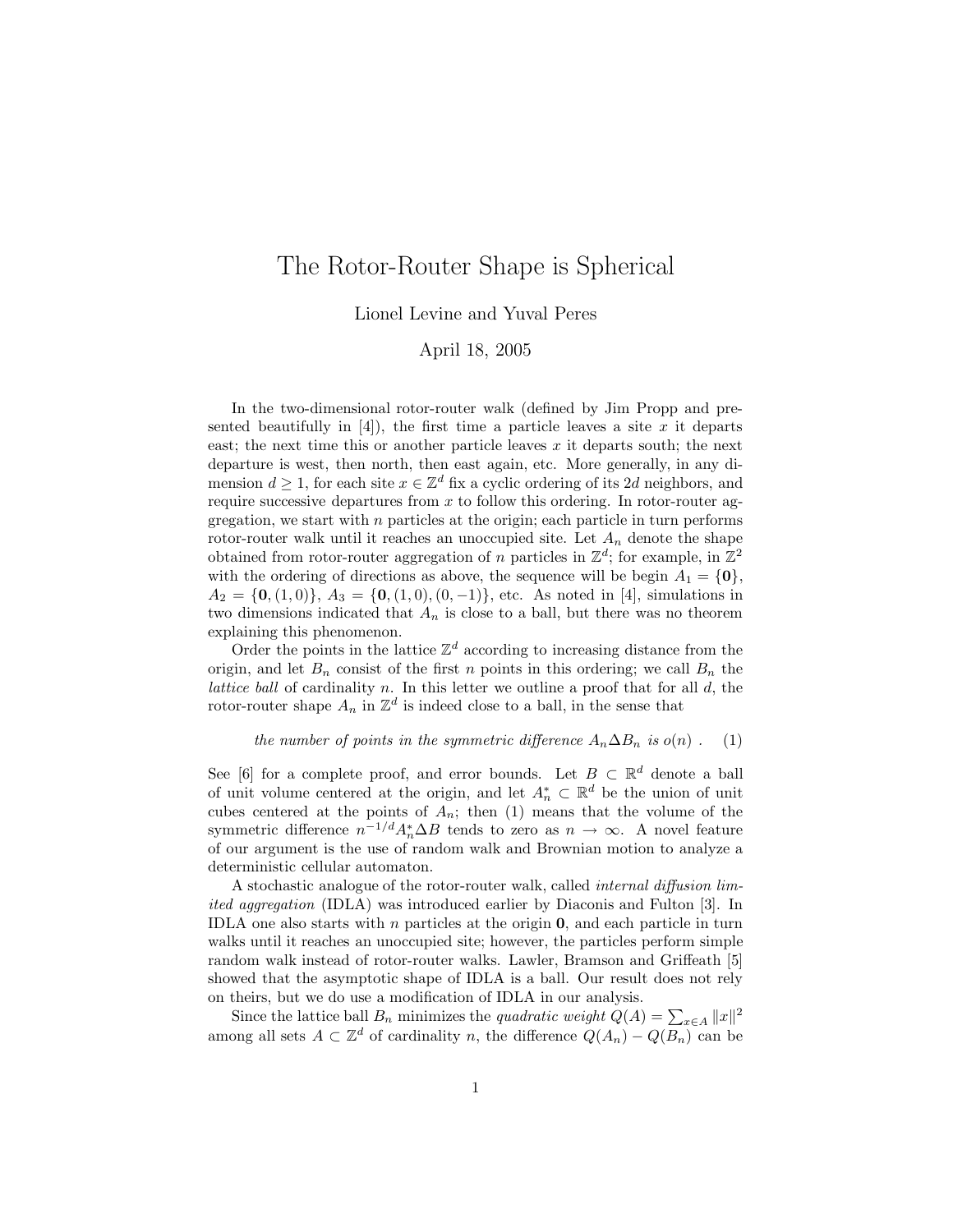

Figure 1: Rotor-router (left) and IDLA shapes of 10,000 particles. Each site is colored according to the direction in which the last particle left it.

seen as a measurement of how far the set  $A_n$  is from a ball. We claim that

$$
Q(A_n) \leq Q(B_n)
$$
 (where  $a_n \leq b_n$  means that  $\limsup a_n/b_n \leq 1$ ). (2)

It is easy to prove that this implies (1). To bound  $Q(A_n)$ , we use a property of the function  $||x||^2$ : its value at a point x is one less than its average value on the 2d neighbors of x. For a set  $A \subset \mathbb{Z}^d$  and a point  $x \in \mathbb{Z}^d$ , let  $\mathcal{E}(x, A)$ be the expected time for random walk started at  $x$  to reach the complement of A. If  $x \notin A$ , then  $\mathcal{E}(x, A) = 0$ , while if  $x \in A$ , then  $\mathcal{E}(x, A)$  is one more than the average value of  $\mathcal{E}(y, A)$  over the 2d neighbors y of x. This implies that  $h(x) = ||x||^2 + \mathcal{E}(x, A)$  is harmonic in A: its value at  $x \in A$  equals its average on the neighbors of  $x$ .

Consider rotor-router aggregation starting with  $n$  particles at  $0$ , and recall that  $A_n$  is the set of sites occupied by the particles when they have all stopped. Given a configuration of  $n$  particles at (not necessarily distinct) locations  $x_1, \ldots, x_n$ , define the *harmonic weight* of the configuration to be

$$
W = W(x_1, ..., x_n) = \sum_{k=1}^n (||x_k||^2 + \mathcal{E}(x_k, A_n)).
$$

We track the evolution of W during rotor-router aggregation. Initially,  $W =$  $W(\mathbf{0}, \ldots, \mathbf{0}) = n\mathcal{E}(\mathbf{0}, A_n)$ . Since every 2d consecutive visits to a site x result in one particle stepping to each of the neighbors of  $x$ , by harmonicity, the net change in  $W$  resulting from these  $2d$  steps is zero.. Thus the final harmonic weight determined by the *n* particles,  $Q(A_n) + \sum_{x \in A_n} \mathcal{E}(x, A_n)$ , equals the initial weight  $n\mathcal{E}(\mathbf{0}, A_n)$ , plus a small error due to the fact that the number of visits to any given site may not be an exact multiple of 2d. It is not hard to bound this error (see [6]) and deduce that  $Q(A_n) \approx n\mathcal{E}(\mathbf{0}, A_n) - \sum_{x \in A_n} \mathcal{E}(x, A_n)$ , where  $a_n \approx b_n$  means that  $\lim a_n/b_n = 1$ .

The key step in our argument involves the following modified IDLA. Beginning with *n* particles  ${p_k}_{k=1}^n$  at the origin, let each particle  $p_k$  in turn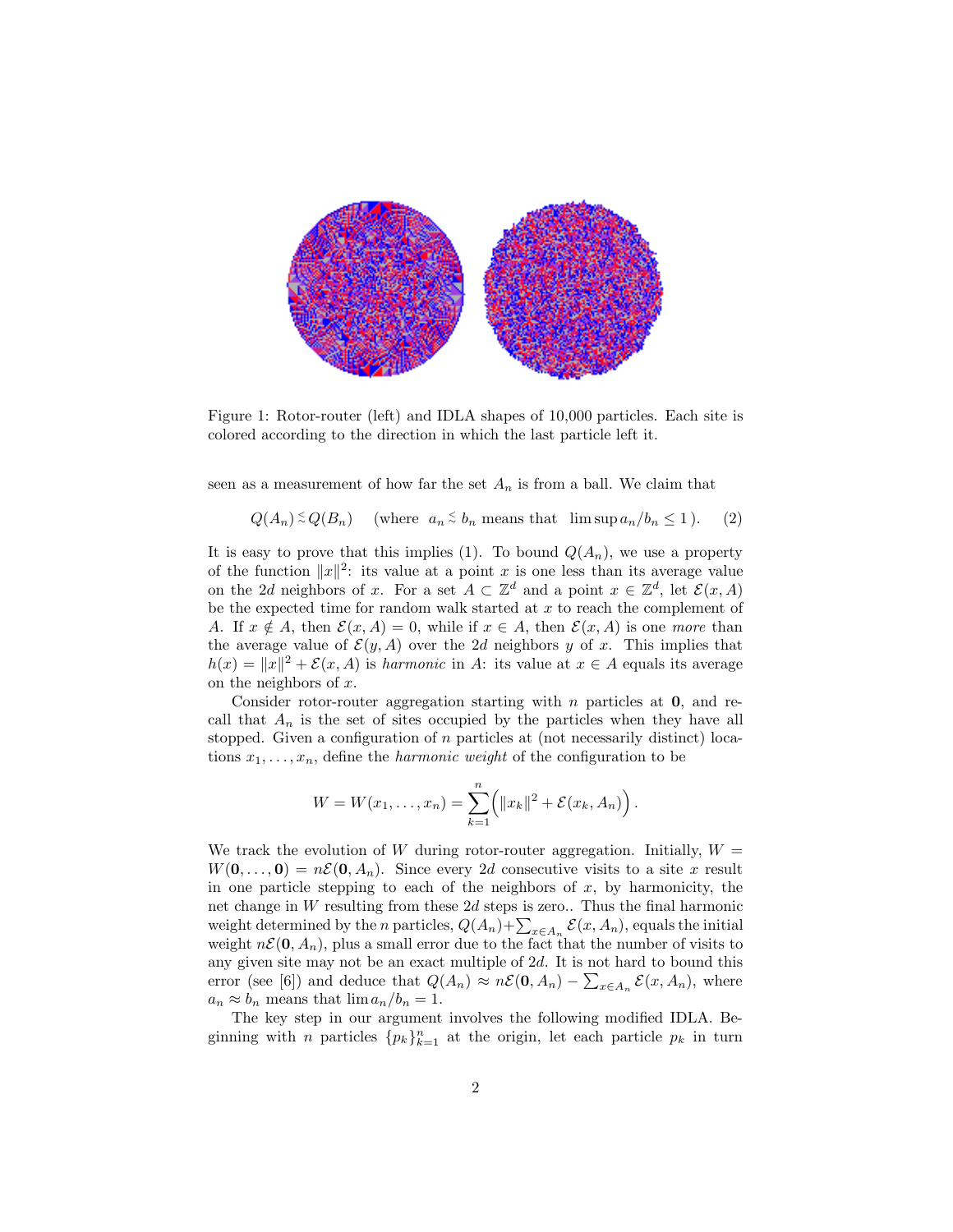

Figure 2: Segments of the boundaries of rotor-router (top) and IDLA shapes formed from one million particles. The rotor-router shape has a smoother boundary.

perform simple random walk until it either exits  $A_n$  or reaches a site different from those occupied by  $p_1, \ldots, p_{k-1}$ . At the random time  $\tau_n$  when all the n particles have stopped, the particles that did not exit  $A_n$  occupy distinct sites in  $A_n$ . If we let these particles continue walking, the expected number of steps needed for all of them to exit  $A_n$  is at most  $\sum_{x \in A_n} \mathcal{E}(x, A_n)$ . Thus  $n\mathcal{E}(\mathbf{0}, A_n) \leq \mathbb{E}(\tau_n) + \sum_{x \in A_n} \mathcal{E}(x, A_n)$ . So far, we have explained why

$$
Q(A_n) \approx n\mathcal{E}(\mathbf{0}, A_n) - \sum_{x \in A_n} \mathcal{E}(x, A_n) \leq \mathbb{E}(\tau_n).
$$
 (3)

To estimate  $\mathbb{E}(\tau_n)$ , we want to bound, for each  $k < n$ , the expected number of steps made by the particle  $p_{k+1}$  in the random process above; for this, we use a general upper bound on expected exit times from k-point sets in  $\mathbb{Z}^d$ . In 1982, Aizenman and Simon [1] showed that among all regions in  $\mathbb{R}^d$  of a fixed volume, a ball centered at the origin maximizes the expected exit time for standard d-dimensional Brownian motion started at the origin. (Their proof uses the spherical symmetry of the Gaussian transition density and the powerful Brascamp-Lieb-Luttinger [2] rearrangement inequality.) Since random walk paths are well-approximated by Brownian paths, the Brownian motion result from [1] can be used to prove that for any k-point set  $A \subset \mathbb{Z}^d$ , the expected exit time  $\mathcal{E}(\mathbf{0}, A)$  for random walk is at most  $\mathcal{E}(\mathbf{0}, B_k)$  plus a small error term; details may be found in [6]. The number of steps taken by the particle  $p_{k+1}$  in our modified IDLA is at most the time for random walk started at 0 to exit the set occupied by the stopped particles  $p_1, \ldots, p_k$ . It follows that

$$
\mathbb{E}(\tau_n) \lesssim \sum_{k=1}^n \mathcal{E}(\mathbf{0}, B_k).
$$
 (4)

The final step in our argument is to show that  $\sum_{k=1}^{n} \mathcal{E}(\mathbf{0}, B_k)$  is approximately equal to  $Q(B_n)$ . Fix  $k \leq n$  and let a single particle p perform random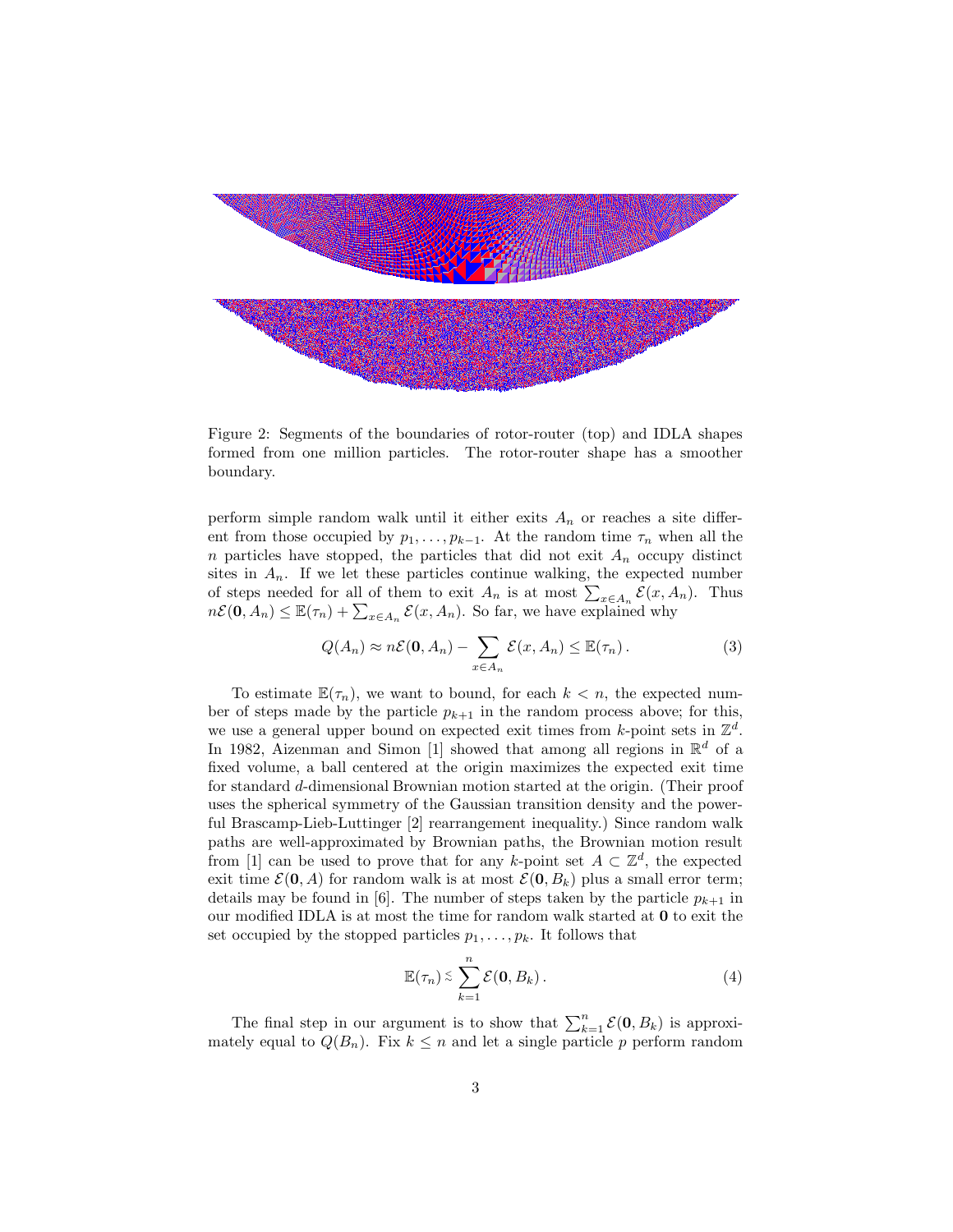walk starting at 0 and stopping at the first time  $t_k$  that p exits  $B_k$ . If  $S(j)$  is the location of p after j steps, then the expectation of  $||S(j + 1)||^2$  given  $S(j)$ equals  $||S(j)||^2 + 1$ . Therefore

$$
\mathcal{E}(\mathbf{0}, B_k) = \mathbb{E}(t_k) = \mathbb{E}\Big(\|S(t_k)\|^2\Big). \tag{5}
$$

(Formally, this follows from the Optional Stopping Theorem for Martingales.)

Let  $v_1, v_2, \ldots$  be an ordering of  $\mathbb{Z}^d$  in increasing distance from the origin, and recall that  $B_k = \{v_1, \ldots, v_k\}$ . Since all points on the boundary of  $B_k$  are about the same distance from the origin,  $\mathbb{E}(|S(t_k)||^2) \approx ||v_k||^2$ . Summing this over  $k \leq n$  and using (5) gives

$$
\sum_{k=1}^{n} \mathcal{E}(0, B_k) \approx \sum_{k=1}^{n} ||v_k||^2 = Q(B_n).
$$

Together with (3) and (4), this yields  $Q(A_n) \leq Q(B_n)$ , as claimed.

 $\Box$ 

Concluding Remark. As discovered by Jim Propp, simulations in two dimensions indicate that the shape generated by the rotor-router walk is significantly rounder than that of IDLA. One quantitative way of measuring roundness is to compare inradius and outradius. The inradius of a region A is the minimum distance from the origin to a point not in  $A$ ; the outradius is the maximum distance from the origin to a point in A. In our simulation up to a million particles, the difference between the inradius and outradius of the IDLA shape rose as high as 15.2. By contrast, the largest deviation between inradius and outradius for the rotor-router shape up to a million particles was just 1.74. Not only is this much rounder than the IDLA shape, it's about as close to a perfect circle as a set of lattice points can get!

Due to error terms incurred along the way, our argument only shows that the rotor-router shape is roughly spherical. It remains a challenge to explain the almost perfectly spherical shapes encountered in simulations.

## References

- [1] M. Aizenman and B. Simon, Brownian motion and Harnack inequality for Schrödinger operators, Comm. Pure Appl. Math.  $35$  (1982), no. 2, 209–273.
- [2] H. J. Brascamp, E. H. Lieb, and J. M. Luttinger, A general rearrangement inequality for multiple integrals, J. Functional Analysis 17 (1994), 227–37.
- [3] P. Diaconis and W. Fulton, A growth model, a game, an algebra, Lagrange inversion, and characteristic classes, Rend. Sem. Mat. Univ. Pol. Torino 49 (1991), 95–119.
- [4] M. Kleber, Goldbug variations, *Math. Intelligencer* **27** (2005), 55–63.